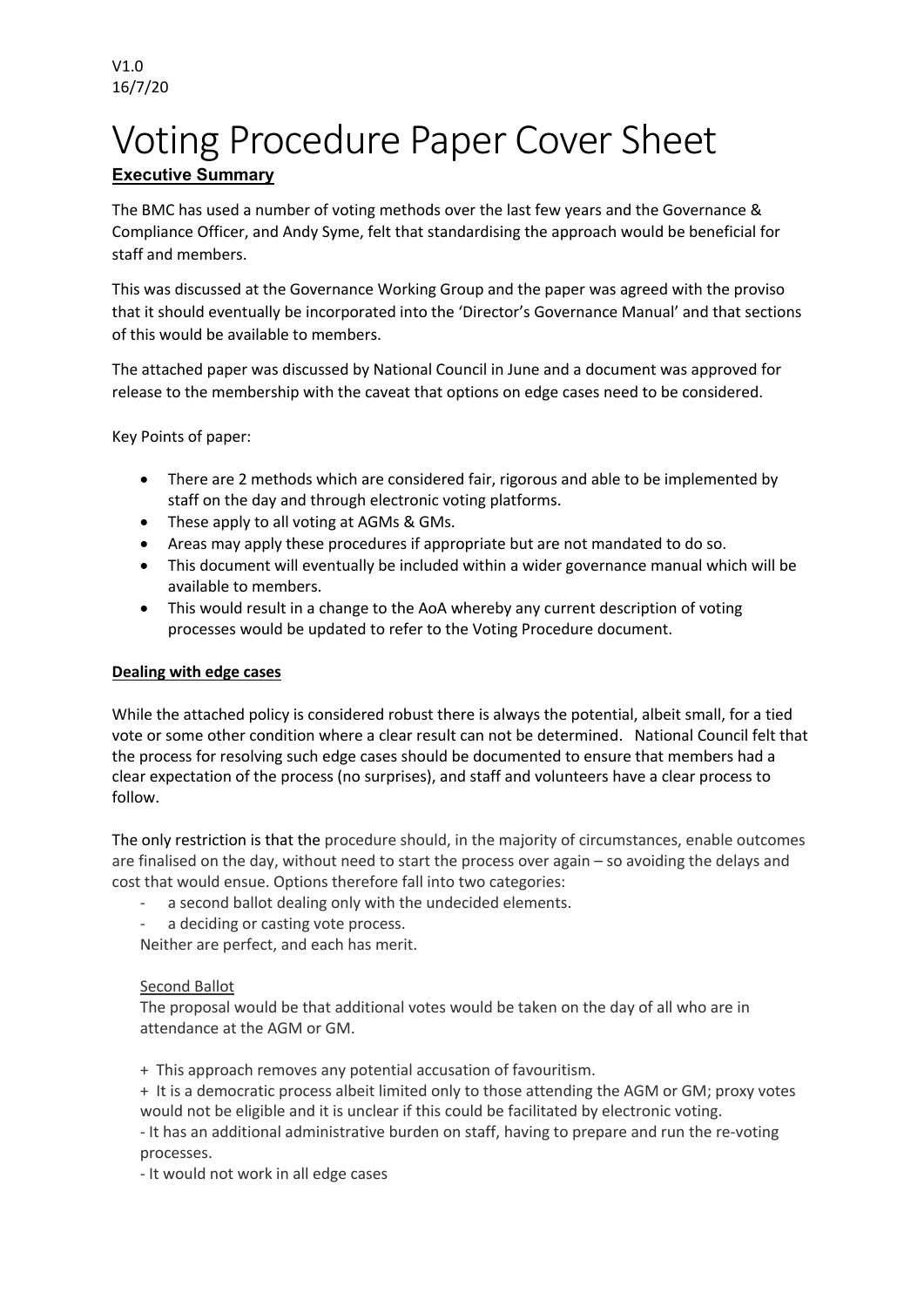

### Deciding Vote

The proposal is that the Deciding Group would have the absolute right to decide the result or the method by which a final decision is made. The Group would consist of:

- The President, who is the members' representative,
- Another member of the Council, who represents members; and
- The Chair of the Board, who represents the BMC as an organisation

advised by the Governance & Compliance Officer (who has a professional duty and knowledge to do the 'best thing').

+ This approach allows a quick decision with limited administrative burden.

- + It is flexible and could deal with any situation.
- It allows for potential accusations of favouritism.
- Is not as directly democratic.

### **Action Required**

The Members are asked to:

- 1. Provide their views on the proposed Election Voting Procedure as a process to be adopted post the next AoA update.
- 2. Provide their feedback on the 2 'edge case' processes and any preferences they have between the 2 proposals.

Feedback should be sent to Lucy Valerio (Governance & Compliance Officer) - lucy@thebmc.co.uk

### **Next Steps**

The feedback from this, and other membership engagements, will be reviewed by the Council and Board and a formal proposal will be presented at the 2021 AGM for appropriate endorsement by members.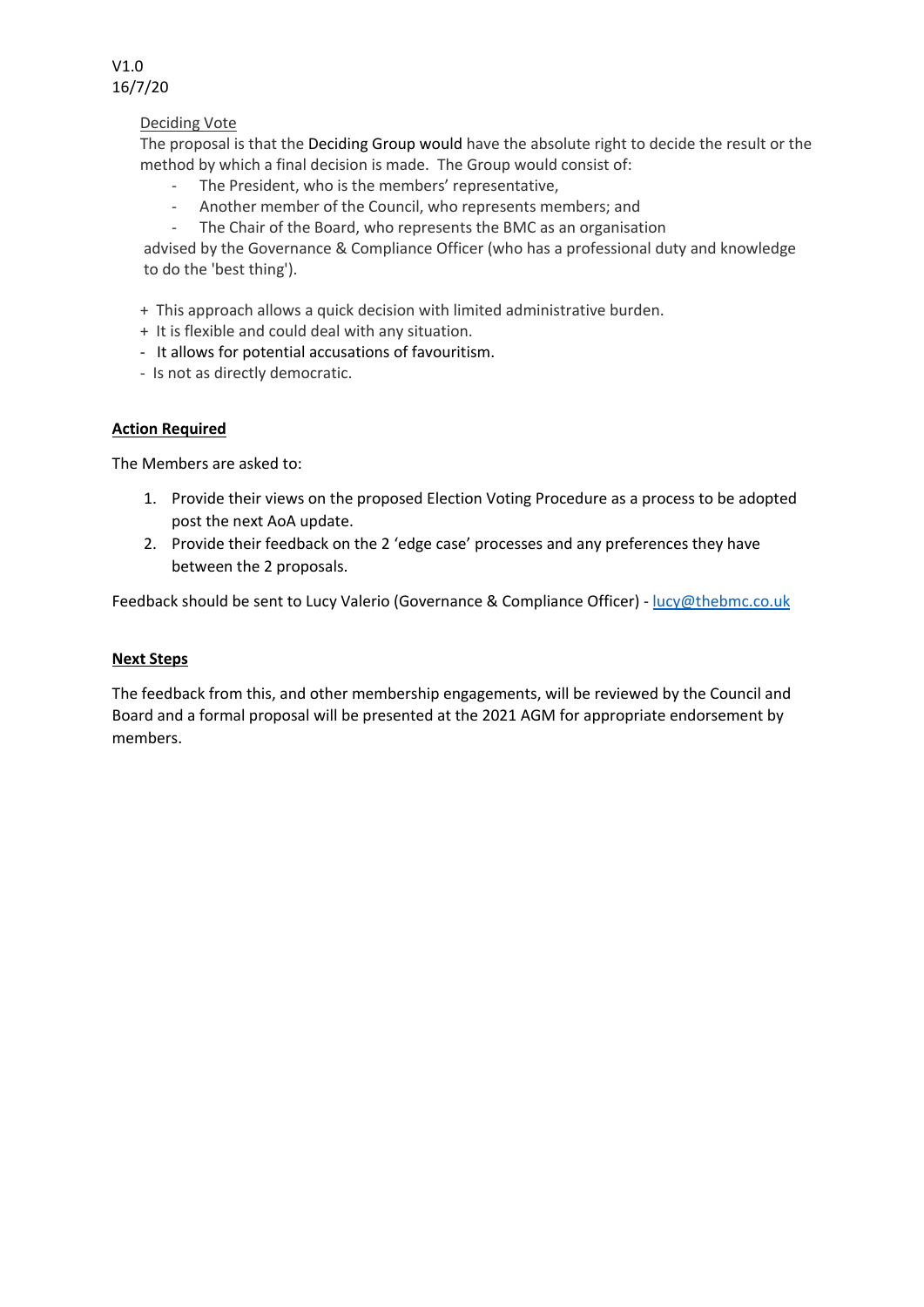### **BMC͛s Election Voting Procedure**

This procedure sets out how any elected positions at any General Meeting or AGM of the BMC are to be decided. These voting systems are to be used for voting on the day, the equivalent electronic voting process will be used for electronic votes.

Any elections to be held by Areas may also apply this Election Voting Procedure if it is appropriate, if it is not appropriate Areas may use a voting system that is more appropriate to the circumstances of the election e.g. Areas may want to use a simple majority if they have three or more candidates standing for one position.

### **Simple Majority**

If there are **two candidates for one position**, all those persons entitled to vote (Voters) shall:

- $\bullet$  If the vote is by way of a ballot, be asked to put a cross (X) next to their preferred candidate and the candidate receiving the highest number of votes will be elected
- If the vote is by way of a show of hands, be asked to put their hand up when the candidates name is called out and the candidate receiving the highest number of votes will be elected

### **Single Transferrable Vote (STV)**

If there are **multiple candidates or multiple positions (so anything other than the above situation)**, the vote will be by a ballot, all Voters get one vote and will be asked to rank the candidates in order of preference using the numbers as set out below:

- $\bullet$  Preferred candidate = 1
- $\bullet$  Second preferred candidate = 2
- $\bullet$  Third preferred candidate = 3
- Fourth preferred candidate  $= 4$ Etc.

A Voter can rank as many or as few candidates as they like, or only vote for one candidate, as shown in the example ballot cards below. If a Voter wishes to abstain, they should put a cross (X) next to abstain.

**BALLOT PAPER**

Abstain

## Place the candidates in order of preference (1,2,3 etc) Rank as many candidates as you wish Chris Mountain 5 Lucia Wall  $\begin{array}{ccc} 4 \end{array}$ Rosa Crag 2 Alex Rock 3 Zac Ice 1 1

**BALLOT PAPER** Place the candidates in order of

preference (1,2,3 etc)

Rank as many candidates as you wish

| Chris Mountain |  |
|----------------|--|
| Lucia Wall     |  |
| Rosa Crag      |  |
| Alex Rock      |  |
| Zac Ice        |  |
| Abstain        |  |

Ranking all the candidates Abstaining Ranking some of the candidates

# **BALLOT PAPER**

Place the candidates in order of preference (1,2,3 etc)

Rank as many candidates as you wish

| Chris Mountain |  |
|----------------|--|
| Lucia Wall     |  |
| Rosa Crag      |  |
| Alex Rock      |  |
| Zac Ice        |  |
| Abstain        |  |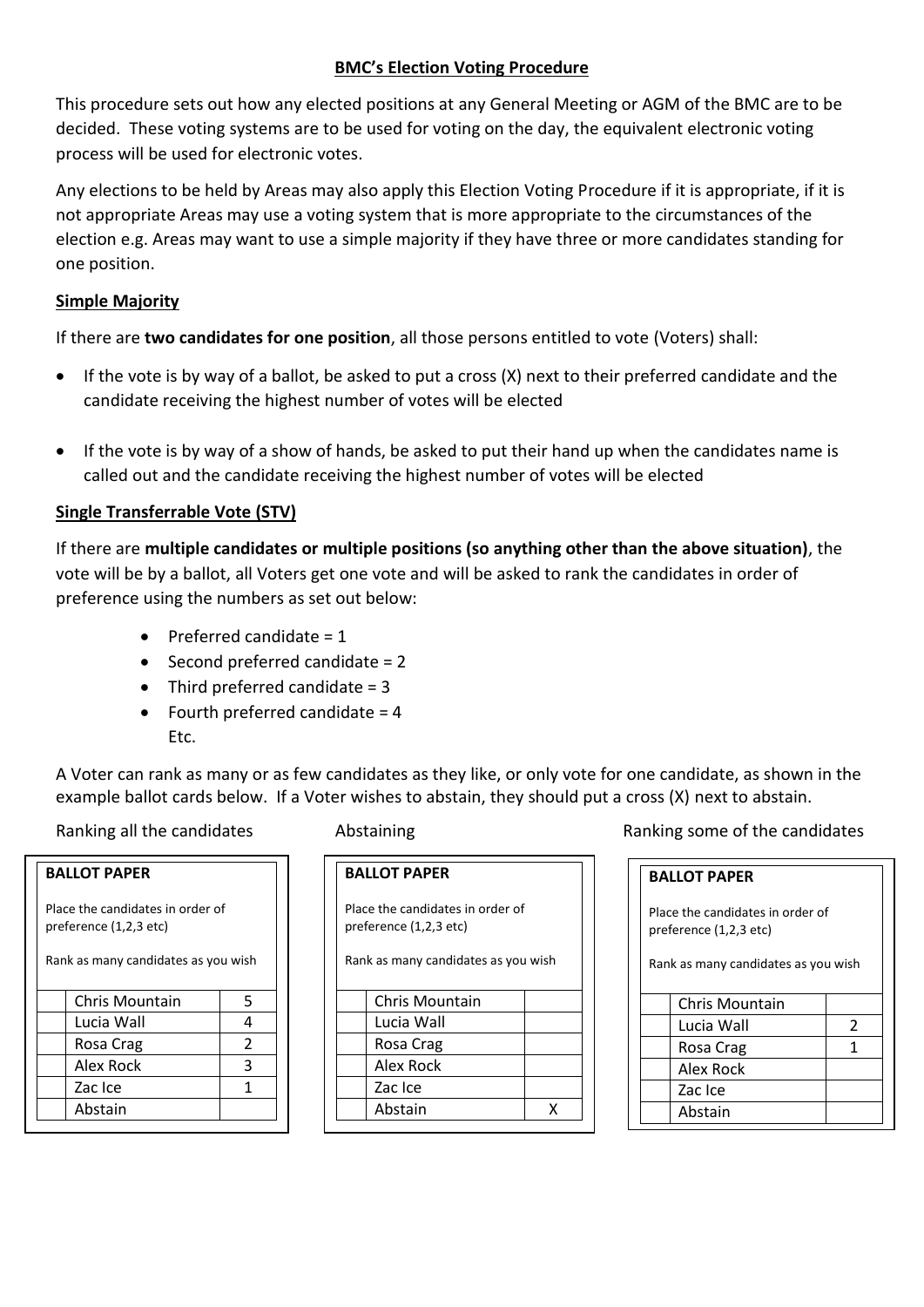If a Voter completes a ballot card as shown below, this is counted as an abstention and therefore the rankings on the ballot card will not count.

| <b>BALLOT PAPER</b>                                                  |   |  |  |
|----------------------------------------------------------------------|---|--|--|
| Place the candidates in order of preference<br>$(1,2,3 \text{ etc})$ |   |  |  |
| Rank as many candidates as you wish                                  |   |  |  |
| Chris Mountain                                                       |   |  |  |
| Lucia Wall                                                           | 1 |  |  |
| Rosa Crag                                                            |   |  |  |
| Alex Rock                                                            |   |  |  |
| Zac Ice                                                              | 2 |  |  |
| Abstain                                                              |   |  |  |

### STV – how are candidates elected?

There are a number of stages in the counting of votes process following a STV, which are set out below.

In order to be elected each candidate needs to reach a quota. This is the minimum number of votes calculated according to the number of positions and votes cast. There is a standard equation to use for this which is:

No. of votes cast ÷ (no. of positions 
$$
+1
$$
) + 1

So, if there are two positions and 1,500 votes are cast the quota would be:  $(1,500 \div (2+1)) + 1 = 501$ 

### Stage 1

The first preference votes **only** for each candidate are added up. Candidates who achieve the quota e.g. 501 are elected. So, if Rosa Crag gets 550 votes as number 1, she is elected.

### Stage 2

The lowest ranked candidate is eliminated from the election.

### Stage 3

All of the votes for the eliminated candidate are passed on to the next preference on those ballot papers. So if Chris Mountain at the end of Stage 2 is the lowest rank candidate with 100 votes, he is eliminated and those 100 votes are transferred to the next preferred candidate i.e. the second choice on those ballot papers.

This process of eliminating the lowest rank candidate and transferring the vote to the next preference on ballot papers continues until candidates reach the quota and the positions are all filled.